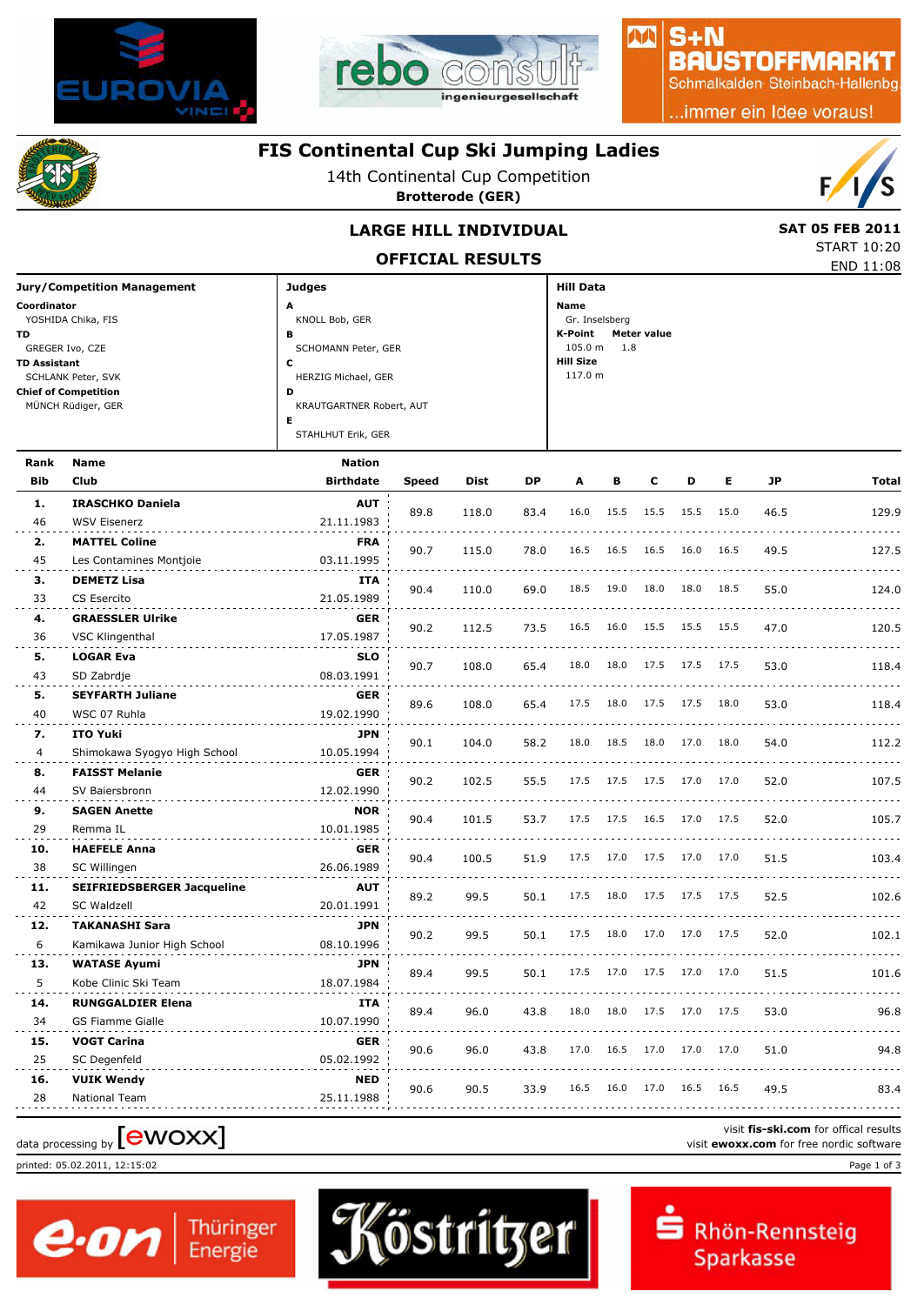



# $S + N$ **BAUSTOFFMARKT**

M

Schmalkalden Steinbach-Hallenbg

.immer ein Idee voraus!

| Rank | Name                          | Nation           |       |      |        |      |      |      |           |      |      |       |
|------|-------------------------------|------------------|-------|------|--------|------|------|------|-----------|------|------|-------|
| Bib  | Club                          | <b>Birthdate</b> | Speed | Dist | DP     | A    | в    | c    | D         | Е    | JP   | Total |
| 17.  | <b>D AGOSTINA Roberta</b>     | <b>ITA</b>       |       |      |        |      |      |      |           |      |      |       |
| 15   | Sci Cai Monte Lussari         | 17.08.1991       | 90.1  | 90.5 | 33.9   | 16.0 | 16.5 | 16.5 | 16.0      | 17.0 | 49.0 | 82.9  |
| 18.  | <b>KEIL Katharina</b>         | <b>AUT</b>       |       |      |        |      |      |      |           |      |      |       |
| 20   | NST Salzkammergut             | 19.04.1993       | 90.2  | 90.5 | 33.9   | 16.0 | 16.5 | 16.5 | 16.0      | 15.5 | 48.5 | 82.4  |
| 19.  | <b>INSAM Evelyn</b>           | ITA              |       |      |        |      |      |      |           |      |      |       |
| 27   | Sci Club Gardena Raiffeisen   | 10.02.1994       | 90.2  | 89.5 | 32.1   | 16.0 | 16.5 | 16.5 | 16.0      | 16.5 | 49.0 | 81.1  |
| 20.  | <b>ENGER Gyda</b>             | <b>NOR</b>       |       |      |        |      |      |      |           |      |      |       |
| 21   | Hernes IL                     | 14.01.1993       | 90.9  | 90.5 | 33.9   | 15.5 | 15.0 | 16.0 | 15.5      | 16.5 | 47.0 | 80.9  |
| 21.  | <b>KASAI Yoshiko</b>          | <b>JPN</b>       |       |      |        |      |      |      |           |      |      |       |
| 2    | Nippon Kucho Service Ski Team | 04.11.1980       | 89.9  | 89.0 | 31.2   | 16.0 | 15.5 | 16.5 | 16.5 16.5 |      | 49.0 | 80.2  |
| 22.  | <b>WINDMUELLER Sabrina</b>    | SUI              |       |      |        |      |      |      |           |      |      |       |
| 26   | SSC Toggenburg                | 13.10.1987       | 90.0  | 88.5 | 30.3   | 16.5 | 16.0 | 16.0 | 16.5      | 16.5 | 49.0 | 79.3  |
| 23.  | <b>JAHR Line</b>              | <b>NOR</b>       |       |      |        |      |      |      |           |      |      |       |
| 37   | Vikersund IF                  | 16.01.1984       | 90.3  | 88.0 | 29.4   | 17.0 | 16.5 | 16.5 | 16.5      | 16.5 | 49.5 | 78.9  |
| 24.  | <b>WINDMUELLER Bigna</b>      | SUI              |       |      |        |      |      |      |           |      |      |       |
| 17   | SSC Toggenburg                | 27.02.1991       | 89.3  | 87.5 | 28.5   | 16.0 | 16.5 | 16.5 | 16.0      | 16.5 | 49.0 | 77.5  |
| 24.  | <b>WUERTH Svenja</b>          | <b>GER</b>       |       |      |        |      |      |      |           |      |      |       |
| 14   | SV Baiersbronn                | 20.08.1993       | 90.5  | 87.5 | 28.5   | 16.0 | 16.0 | 16.5 | 16.5      | 16.5 | 49.0 | 77.5  |
| 26.  | VTIC Maja                     | <b>SLO</b>       |       |      |        |      |      |      |           |      |      |       |
| 41   | SD Zabrdje                    | 27.01.1988       | 90.3  | 86.0 | 25.8   | 16.0 | 15.5 | 16.0 | 16.0      | 16.0 | 48.0 | 73.8  |
| 27.  | <b>LUNDBY Maren</b>           | <b>NOR</b>       |       |      |        |      |      |      |           |      |      |       |
| 23   | Kolbukameratene               | 07.09.1994       | 90.3  | 85.5 | 24.9   | 16.0 | 16.0 | 16.5 | 16.0      | 16.5 | 48.5 | 73.4  |
| 28.  | ROGELJ Spela                  | <b>SLO</b>       |       |      |        |      |      |      |           |      |      |       |
| 39   | SSK Costella Ilirija          | 08.11.1994       | 89.7  | 85.0 | 24.0   | 16.5 | 16.5 | 16.5 | 16.0      | 16.0 | 49.0 | 73.0  |
| 29.  | <b>MOHR Jenna</b>             | <b>GER</b>       |       |      |        |      |      |      |           |      |      |       |
| 32   | SC Willingen                  | 15.04.1987       | 89.7  | 83.5 | 21.3   | 16.0 | 16.0 | 16.0 | 16.0      | 16.5 | 48.0 | 69.3  |
| 30.  | <b>HAGEMOEN Jenny Synnove</b> | <b>NOR</b>       |       |      |        |      |      |      |           |      |      |       |
| 7    | Gausdal Skilag                | 23.02.1993       | 90.3  | 83.0 | 20.4   | 16.0 | 16.0 | 16.0 | 16.5      | 16.0 | 48.0 | 68.4  |
| 31.  | <b>TEPES Anja</b>             | <b>SLO</b>       |       |      |        |      |      |      |           |      |      |       |
| 35   | SD Dolomiti                   | 27.02.1991       | 89.3  | 82.0 | 18.6   | 16.5 | 15.5 | 16.5 | 16.0      | 16.0 | 48.5 | 67.1  |
| 32.  | <b>PUSTKOVA Vladena</b>       | <b>CZE</b>       |       |      |        |      |      |      |           |      |      |       |
| 22   | Sokol Kozlovice               | 11.07.1992       | 90.3  | 82.0 | 18.6   | 16.0 | 16.5 | 16.0 | 16.0      | 15.5 | 48.0 | 66.6  |
| 32.  | <b>SPRAKEHAUG Silje</b>       | <b>NOR</b>       |       |      |        |      |      |      |           |      |      |       |
| 16   | Vikersund IF                  | 04.02.1991       | 90.4  | 82.0 | 18.6   | 16.0 | 14.5 | 16.0 | 16.0      | 16.0 | 48.0 | 66.6  |
| 34.  | DOLEZELOVA Michaela           | <b>CZE</b>       |       |      |        |      |      |      |           |      |      |       |
| 24   | Sokol Kozlovice               | 12.07.1994       | 90.4  | 81.5 | 17.7   | 16.0 | 16.0 | 16.0 | 15.5 16.0 |      | 48.0 | 65.7  |
| 34.  | <b>STRAUB Ramona</b>          | <b>GER</b>       |       |      |        |      |      |      |           |      |      |       |
| 18   | SC Langenordnach              | 19.09.1993       | 90.4  | 81.5 | 17.7   | 15.5 | 16.0 | 16.0 | 16.0      | 16.0 | 48.0 | 65.7  |
| 36.  | <b>KYKKAENEN Julia</b>        | FIN              |       |      |        |      |      |      |           |      |      |       |
| 30   | Ounasvaaran Hiihtoseura       | 17.04.1994       | 88.7  | 81.0 | 16.8   | 16.0 | 16.0 | 16.0 | 16.0      | 16.0 | 48.0 | 64.8  |
| 37.  | <b>BOGATAJ Ursa</b>           | <b>SLO</b>       |       |      |        |      |      |      |           |      |      |       |
| 31   | SSK Costella ilirija          | 07.03.1995       | 90.7  | 83.5 | 21.3   | 14.5 | 14.0 | 13.5 | 13.5 14.0 |      | 41.5 | 62.8  |
| 38.  | <b>MIKOVA Lucie</b>           | CZE              |       |      |        |      |      |      |           |      |      |       |
| 13   | SK Jested Liberec             | 21.09.1994       | 90.7  | 80.0 | 15.0   | 15.5 | 15.0 | 16.0 | 16.0      | 16.0 | 47.5 | 62.5  |
| 39.  | <b>LUSSI Nina</b>             | <b>USA</b>       |       |      |        |      |      |      |           |      |      |       |
| 1    | New York Ski Ed Foundation    | 29.03.1994       | 89.8  | 76.5 | 8.7    | 15.0 | 15.5 | 16.0 | 16.0      | 14.5 | 46.5 | 55.2  |
| 40.  | <b>ROIDER Cornelia</b>        | AUT              |       |      |        |      |      |      |           |      |      |       |
| 19   | SC Seekirchen                 | 09.07.1994       | 88.1  | 69.5 | $-3.9$ | 15.0 | 14.0 | 14.5 | 15.5      | 15.0 | 44.5 | 40.6  |
|      |                               |                  |       |      |        |      |      |      |           |      |      |       |

# visit fis-ski.com for offical results<br>visit **ewoxx.com** for free nordic software<br>visit **ewoxx.com** for free nordic software

printed: 05.02.2011, 12:15:02 Page 2 of 3



Rhön-Rennsteig Sparkasse

visit **fis-ski.com** for offical results